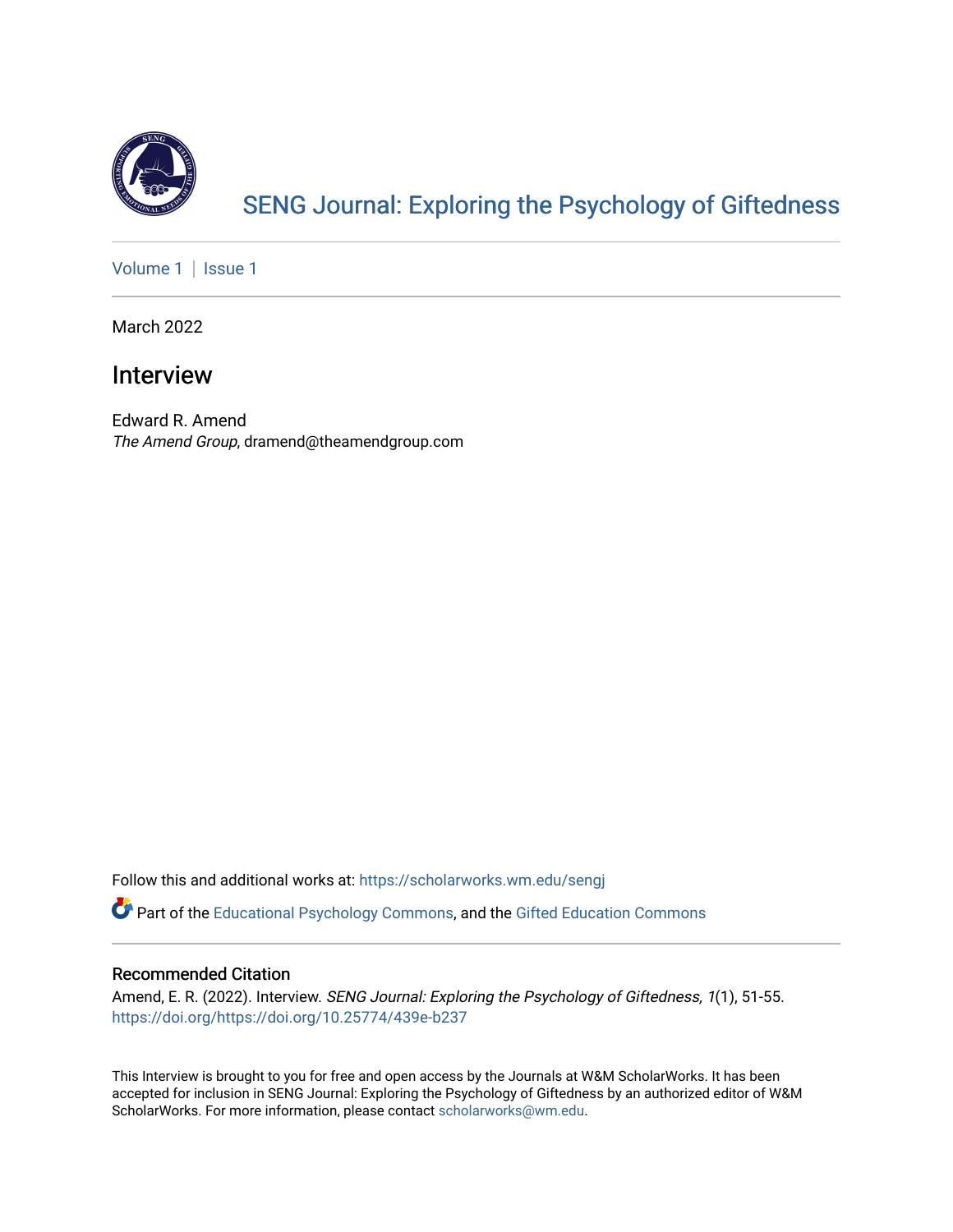

# **Individuals Thrive: An Interview with Dr. Edward R. Amend**

[Edward R. Amend, Psy. D.](https://orcid.org/0000-0002-9093-5963) **D** Interviewed by [Tracy L. Cross, Ph.D.](https://orcid.org/0000-0001-5026-0626)  $\bullet$ 

Tracy L. Cross. Ph.D. spoke with Edward R. Amend, Psy.D., a clinical psychologist who specializes in working with gifted individuals, about his life and experience in the field. Amend has written frequently about the psychological characteristics and needs of this special population and is co-author of *A Parent's Guide to Gifted Children* and *Misdiagnosis and Dual Diagnoses of Gifted Children and Adults: ADHD, Bipolar, OCD, Asperger's, Depression, and Other Disorders.* 



**Dr. Edward R. Amend**

**Cross •** *Please tell us about yourself. Where did you grow up? Where did you go to college? Tell us about your professional life. How did you get interested in serving students with gifts and talents?*

**Amend •** I grew up in Uniontown, a small town in southwestern Pennsylvania, where my parents were self-employed. My dad spent time in the

Army and returned to work in a local factory while putting himself through watch-making school via correspondence courses. He became a certified watchmaker with a degree from the Chicago School of Watchmaking without ever venturing outside of PA. He opened a watch repair shop, and my mother did the bookkeeping for the store, which eventually became three stores in the area. My dad's hobbies were circus- and carnival-related, and I grew up working at festivals and fairs, making and selling (and eating) cotton candy, sno-cones, and popcorn, among many other things. I learned early on what hard work was, and I believe these experiences shaped my life and helped me develop good work habits at a young age.

Neither of my parents went to college, but they expected their three children to attend, and we all earned advanced degrees. I did my undergraduate work at Saint Vincent College (SVC), in Latrobe, PA, a small town often best known for being the original home of Mr. Rogers, Arnold Palmer, and Rolling Rock beer. I played baseball there, while learning more about hard work from the Benedictines. Guided by great professors and many priests at SVC, I majored in psychology and graduated in 1990. That fall, I found my way to graduate school at the School of Professional Psychology (SOPP) at Wright State University in Dayton, Ohio.

DOI: https://doi.org/10.25774/439e-b237 Address correspondence to Edward R. Amend, The Amend Group 3131 Custer Drive, Suite 5, Lexington, KY 40517 E-mail: dramend@theamendgroup.com

At SOPP, I met my mentor (and later colleague and friend), Dr. James Webb. I worked under his supervision at a clinical practicum in the Supporting Emotional Needs of the Gifted (SENG) program and began to learn about gifted children. His first assignment was to read Guiding the Gifted Child (Webb et al., 1989), and it resonated with me. I think he also expected me to read every other book ever written on gifted as well, and I gave it my best shot. While there, I counseled and assessed gifted children and led SENG-Model Parent Groups, all under Jim's watchful eye and Dr. Susan Perry-Dyer's supervision. This is when I knew that I'd like to work with gifted and talented individuals.

I completed my training, earning my Doctor of Psychology degree (Psy.D.) in clinical psychology in 1994. My training involved additional clinical practicums, pre-doctoral internship, and postdoctoral training working with both adults and children in several settings, including state mental health facilities, children's hospitals, and outpatient counseling centers. These experiences gave me different lenses from which to view development of both children and adults—something that later became invaluable to working with gifted individuals and their families.

Once I completed my postdoctoral training in northeast Ohio in 1995, I was searching for a different job and hoping to find something in the gifted field. I was still connected with Jim Webb, who had recently retired from SOPP, and SENG had moved to Kent State University, under the direction of another important Jim in my life— Dr. Jim Delisle. Kent State was near my internship and post-doctoral training, and I had the opportunity to learn more about the educational aspects as well as the social and emotional aspects of giftedness from Jim D.

Having no luck finding a place that was looking to hire a recently licensed psychologist to work in the gifted field, I explored other options. I was very close to accepting a job at an adult correctional facility when an interesting thing happened that changed the direction of my career. Jim Webb knew I was looking for a job, and Jim Delisle had recently learned that Dr. Sylvia Rimm, also in northeast Ohio at that time, was looking to expand her Family Achievement Clinic in Cleveland (FAC). She was losing a therapist and seeking someone to help with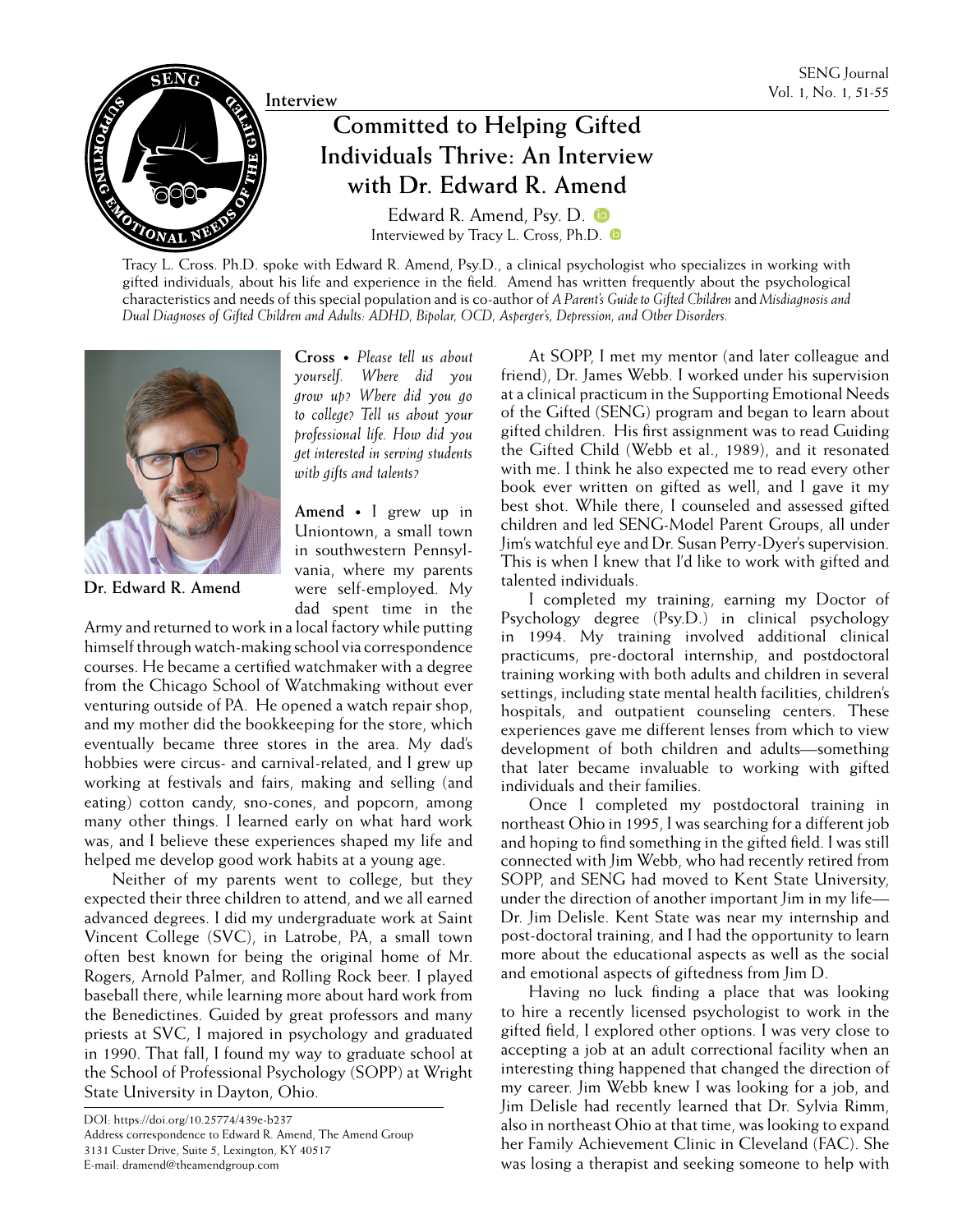#### 52 *E. R. AMEND*

assessment, therapy, and supervision of graduate students.

As it turns out Jim, Jim, and Sylvia ran into each other at NAGC in 1995, and I was hired to start on January 1, 1996 at FAC. I was excited to again work more directly and frequently with gifted students, the focus of the practice. Of course, I had encountered gifted students in the various other settings, but hadn't had the opportunity to work consistently with that population in several years. Learning about and implementing Dr. Rimm's Trifocal Model for reversing underachievement was fascinating. In looking back at my career, I reflect often on all of those who taught me so much throughout my professional journey. I was lucky to have such great mentors!

I spent two years working at FAC before following my soon-to-be wife to Kentucky. An experimental psychologist, she had accepted a post-doctoral research position at the University of Kentucky in Lexington. I could not find a job working with specifically with gifted individuals in Kentucky, and I joined a private practice that worked in schools, assessing special needs students. I hoped to expand the practice to include giftedness. This experience increased my understanding of the educational needs of students with health impairments and learning, behavioral, and emotional disabilities, which proved vital to understanding the needs of twice-exceptional learners. Working with gifted individuals was not a primary focus and I knew I needed a change to make that happen.

## **Cross •** *How would you describe your counseling practice?*

**Amend •** In 2003, I opened Amend Psychological Services, where I began more consistently working with gifted individuals and families, providing counseling, therapy, and assessment. The practice grew and now includes two psychologists, one licensed psychological associate, and one homeschooling consultant. We occasionally have doctoral students from the University of Kentucky rotate through to gain experience in working with gifted students. With the addition of more services, we are now known as The Amend Group, a comprehensive center for psychological, educational, and gifted services. We continue to assess all special needs students, including gifted and twice exceptional students, provide counseling and therapy for individuals and families, and support the needs of parents and homeschoolers through consultation. Personally, I take an eclectic approach to therapy and intervention, using pragmatic interventions to address concerns based on empirically supported intervention whenever possible.

**Cross •** *What have you found to be the most common issues that students with gifts and talents bring to your practice? What changes have you seen over the years?*

**Amend •** These days, anxiety is one of the most frequent challenges, but over the years I have seen my share of underachievement, Attention-Deficit / Hyperactivity Disorder (ADHD), Autism Spectrum Disorder (ASD), and depression as well. The COVID-19 pandemic created tons of uncertainty for all of us, not just gifted people. This ambiguity created anxiety and many parents, now working from home, began to see the challenges gifted students presented to teachers in a classroom. Requests for evaluation surged as the pandemic continued and parents were helping educate their children at home. They peaked as students returned to classrooms amid more uncertainty and the challenges of returning to a new normal.

In the past few years, I had seen many fewer quick referrals for things like ASD and ADHD, with teachers and other referring professionals doing a nice job of triaging to determine whether there really are impairments or whether gifted interventions can be used to alleviate some concerns. I credit this to the increasing awareness of gifted students' educational, social, and emotional needs among teachers and other professionals who work with these students. Independent consultants and organizations like SENG, the National Association for Gifted Children (NAGC), and state gifted associations are reaching more and more, and the virtual platforms that expanded quickly is clearly one of the positives to come out of 2020, as these methods furthered the reach of such organizations. Unfortunately, with many students returning to in-person classrooms after a year of virtual schooling, the number of ADHD referrals in all students, not just gifted ones, has increased sharply in my practice.

## **Cross •** *What topics do you think we can be most effective with in our counseling practice with gifted and talented students?*

**Amend •** There are empirically based treatments for many of the common presenting issues in counseling or therapy, such as anxiety and depression. Clinicians knowledgeable about giftedness can start with these treatments and adapt them to meet the needs of their individual clients. An understanding of giftedness is imperative to implementing empirically based treatments—in my experience, gifted individuals, as much if not more than others, need to feel understood and accepted. We joke that it only takes one psychologist to change a lightbulb, but that lightbulb must really want to change. With the gifted, a therapist will need to develop a relationship that helps guide the client through the stages of change.

In addition to addressing typical presenting issues like anxiety and depression, counselors and therapists can provide information and resources to the gifted and 2e individual about social and emotional development, educational needs, and personal growth. Knowledge can be a powerful tool for those seeking to understand

*SENG Journal Vol. 1, No. 1, 51-55*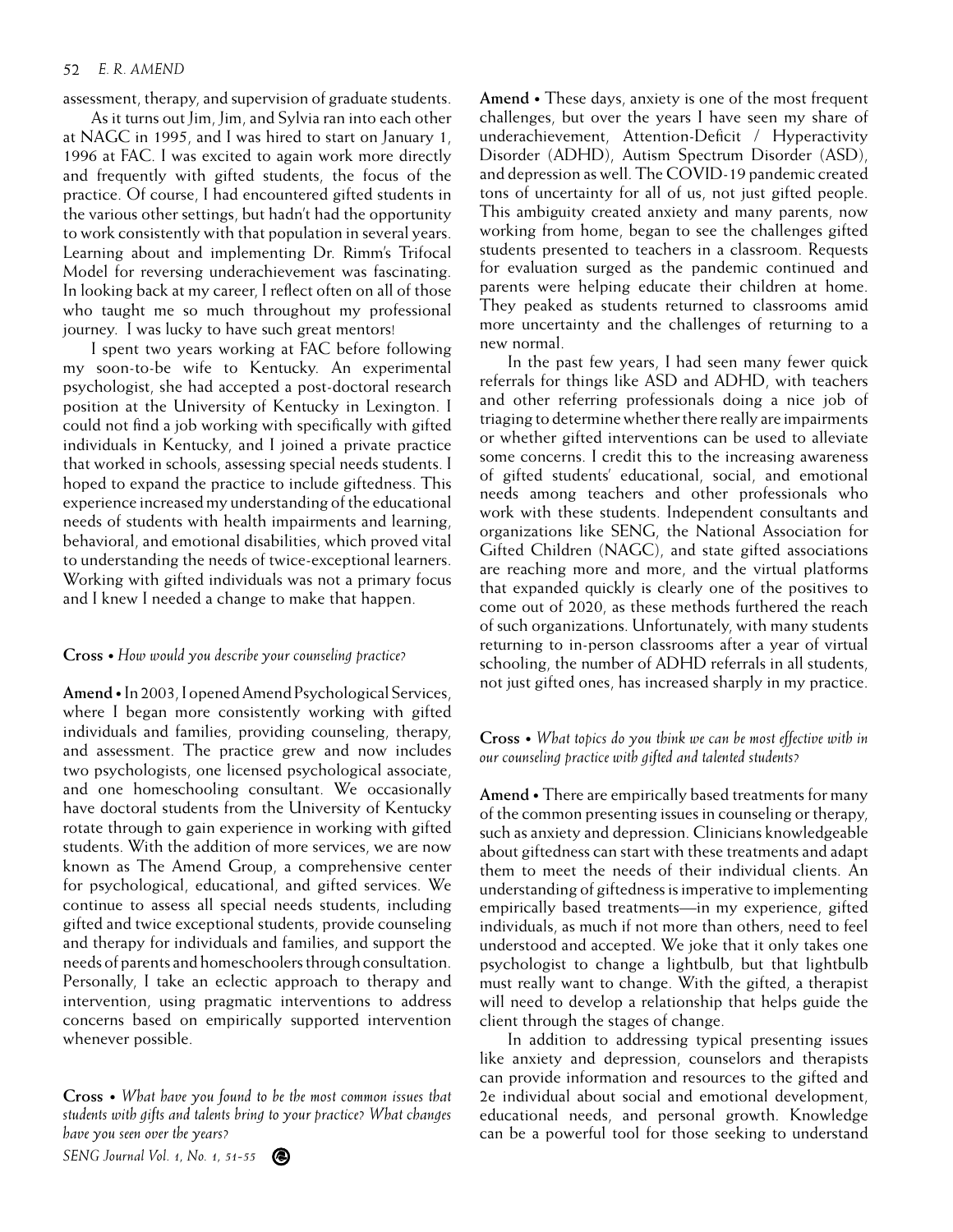themselves. Decreasing the isolation and hopelessness felt in existential depression and increasing social connections by helping gifted individuals find peers are two other areas I believe that we can and must support.

### **Cross •** *What topics are you most concerned about currently?*

**Amend •** COVID-19 and its on-going impact on gifted students, both educationally and socially-emotionally. 2020 was awful for many and I don't think we'll know the full extent of its effects on gifted students for quite some time. As we are now into 2022, we're beginning to see more effects. The loss, grief, tragedy, daily disruptions, missed educational opportunities, lost peer connections, and family strain hit many of us, and the trauma created still lingers. While the impact was different for each of us, we all felt the pain of 2020 and 2021 in some way.

Outside of the practice of counseling, and into the larger world of giftedness, my biggest concern is the fractured nature of our field. My mentor Jim Webb used to say that if you put three psychologists in a room, you automatically have at least six different opinions. The gifted field is filled with many opinions, as well as many facts, but is somewhat fractured as many bright and intense individuals have different opinions on what's most important. While all have good intentions, many see different priorities or different paths. We don't always agree on what giftedness looks like or what gifted individuals really need. Of course, there are some universal truths, but even those are hard to get the general populace to hear and agree on. There are many more that are debatable. Continuing to explore these is healthy for the field to grow, as long as it is done respectfully. More research, more practice, and more collaboration between groups will help. After all, educators, researchers, and practicing clinicians who work with gifted individuals all have the same goal—to see them thrive.

**Cross •** *What should everybody know about the social and emotional needs of gifted individuals?* 

**Amend •** I think it is important to understand that there are social and emotional characteristics of gifted people. Those characteristics in and of themselves do not always create needs and, in fact, some of the characteristics can be assets. Needs typically arise when a gifted individual, or a system (e.g., family or school or workplace) working with that individual, is unable or unwilling to understand or address the impact of these characteristics.

Of course, the asynchronous or uneven development of gifted individuals, with intellectual and/or academic development often outpacing emotional or physical development, is the most obvious characteristic that does indeed create a need. Educational needs arise when these students outpace their classmates; social and emotional needs arise when the level of understanding or maturity differs between them and their age peers. Meeting educational needs by accelerating, for example, tends to have positive or neutral effects on social and emotional adjustment, contrary to the popular myth that such interventions have negative effects. Other characteristics, such as intensity and perfectionist tendencies, are also seen among the gifted, and adjustment is more likely positive when one creates or is provided with outlets that accommodate these characteristics.

## **Cross •** *What are common misperceptions about the social and emotional needs of gifted students?*

**Amend •** One common misperception is that they will be fine on their own. They don't need any special services or opportunities—they'll get it and we don't need to worry about them. Just as an athlete needs coaching to develop and hone their skills, a gifted student needs experts in education to help them grow. Consider where Michael Phelps, Carl Lewis, Serena Williams, or Alex Morgan would be if someone had decided they would be fine on their own. A professional who understands the needs of gifted individuals will provide the support needed to grow and develop potential.

Another misperception is that they all have social skills deficits or simply don't or won't fit in the world. Are there gifted individuals who struggle socially? Of course, there are. Are there any data to show it is a pervasive problem among the gifted? There is not. Sometimes, giftedness is used as an explanation (or excuse) for social skills problems ("Well, he is gifted, you know.") whether or not it actually contributes to the problem. It is important is to identify a social skill problem if it exists, determine its root (e.g., anxiety, lack of skills, lack of connection to peers, dissimilar interests, or even disability) and address the core challenge without assuming it is only related to gifted.

**Cross •** *As you reflect on your career working with gifted students, what are the most important professional lessons that you have learned?*

**Amend •** Gifted children and adolescents are, first, kids. They have basic needs like all kids—they need love and support from caring adults. They should be valued for themselves and not for what they do. For them, understanding giftedness and its implications is important, and I work to help them understand giftedness in a way that recognizes it as part of themselves, but not something that defines them. Giftedness cuts through every aspect of one's life and can be a powerful source for good—or not so good—depending on how it's channeled. I think

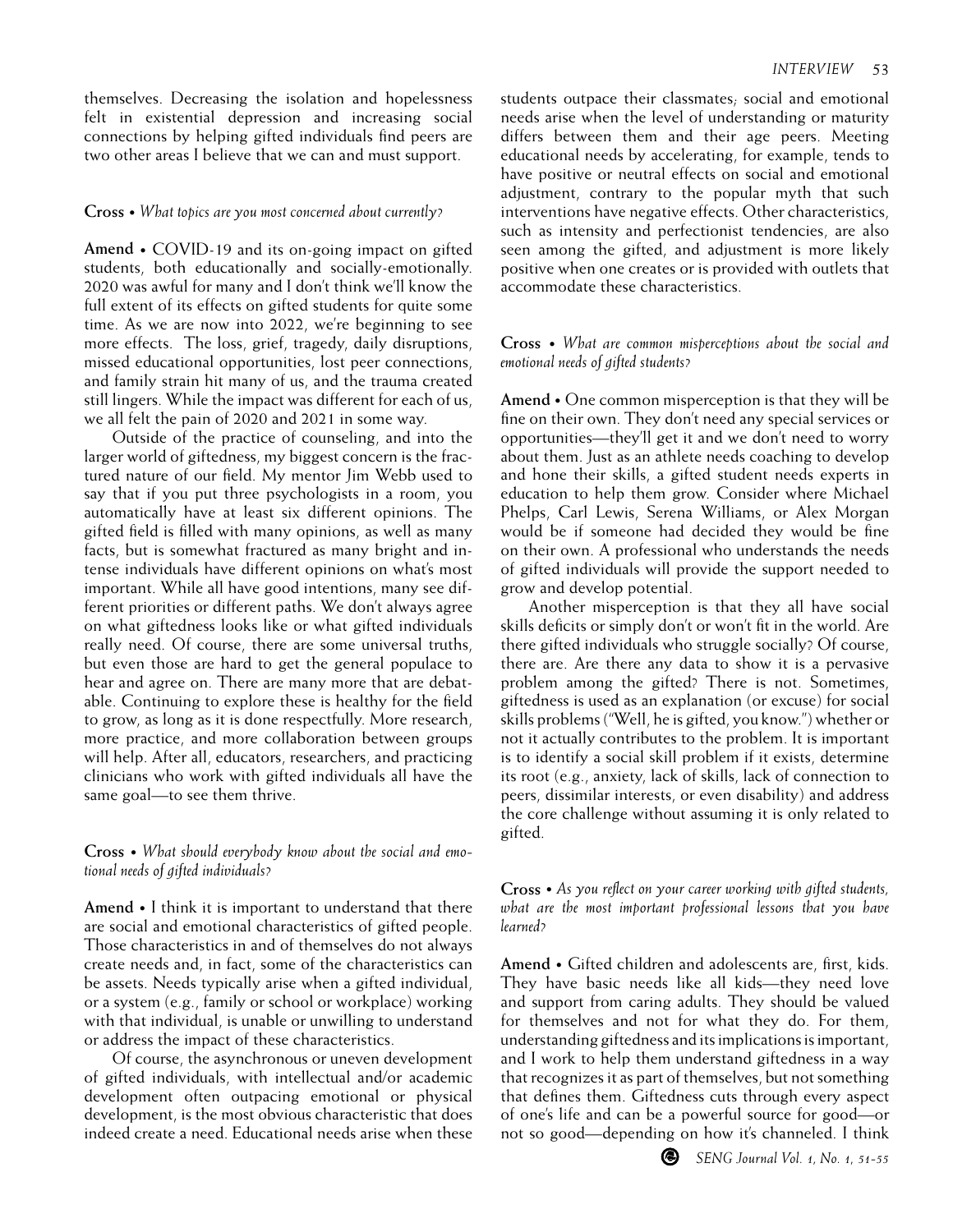#### 54 *E. R. AMEND*

it's important to help a gifted student put giftedness in its proper place in their life.

Second, there is a false dichotomy at work both in the public view and in some places of the field. The belief that one must work to meet educational needs OR social and emotional needs—not both—comes to the fore in conversation with some parents and professionals. This is simply not true and gifted individuals must be treated and nurtured as a whole person, by helping them address all aspects of themselves, including intellectual, educational, social, and emotional domains.

**Cross •** *If you were to advise aspiring clinical psychologists about working with gifted individuals, what would you share with them?* 

**Amend •** First, become a good psychologist. Get good training in working with children and adults of all types and in all settings, if possible. I was lucky enough to work in both inpatient and outpatient settings with both children and adults. Working in schools with many types of special needs students has really helped my understanding of 2e students' needs.

Being able to recognize mental illness in children and adults is important and being able to distinguish mental illness from typical behaviors and gifted behaviors can be challenging due to masking, or because some may work to hide it. As a psychologist working with gifted families, you will encounter "problems of living" and severe mental illness, as well as everything in between. Being able to see those differences will allow you to provide the appropriate level of support.

In addition, of course, it's important to cultivate an understanding of giftedness in all its forms. Read as much as you can, spend time observing and interacting with gifted children and adults, go to conferences like NAGC and SENG, and talk with experts in the field. Most of us love what we do and are happy to share, because there aren't enough of us. Incorporating this understanding into your daily work will be necessary to working well with this population.

Psycho-education is an important part of working with gifted individuals. Sometimes they need information and support as much as treatment for mental health concerns. While there are no "empirically supported" treatment protocols for gifted people, there are empirically supported treatments for depression and anxiety, for example. Knowing those, combined with an understanding of giftedness, will allow you to provide quality services to this population. But, warmth and genuineness are also important because it is true that, as the cliché states, many people don't care how much you know until they know how much you care.

**Cross •** *Given that most doctoral programs in psychology do not offer formal training in gifted education, giftedness, gifted psychology and so forth, how should we prepare psychologists to work with students with gifts and talents?* 

**Amend •** I believe we must help both undergraduate and graduate level psychology and social work students understand that gifted children and adults actually may have problems, so they don't fall into believing the myth I mentioned earlier that they will do fine on their own. Part of this is on those who run graduate programs, but part of this also falls on those practicing. Find ways to bring graduate students into your practices, by allowing them to at least shadow and observe your work or provide supervision for clinical work with gifted students. If you have knowledge to share, volunteer to present to graduate students at local universities about what gifted students need. While not all will be open to the information, reaching one can make a significant difference in the lives of many.

For those already in university settings, many of you are likely housed in education departments. Consider crossing into different departments, including graduate clinical or counseling programs, or even undergraduate psychology departments, to teach courses or at least guest lecture in classes to begin to raise awareness about gifted issues. I've always said that we "in gifted land" are really good at "preaching to the choir" and need to do a better job of teaching others outside the field to make the most difference. Find ways to do that. There are many creative people in this field and, surely, they can find other ways to get accurate information out as well. We all have a responsibility to get good information out because a little knowledge can ripple quickly.

**Cross •** *What have I not asked you that you would like to share with us?*

**Amend •** Giftedness and its associated characteristics can help explain why gifted individuals feel different, act differently, or view things from unusual perspectives. Recognizing the giftedness allows us to provide appropriate interventions to address the characteristics and needs of gifted children and adults. However, giftedness should not be used as an excuse for inappropriate behavior resulting from it. For example, if a gifted child is very high energy but does not have ADHD, we can explain the behavior as possibly related to giftedness, intensity, or psychomotor overexcitability, but we should also take steps to address it, rather than downplaying the impact as a part of giftedness. One's adjustment is built upon accurate understanding of oneself and an ability to address the challenges that arise along the way.